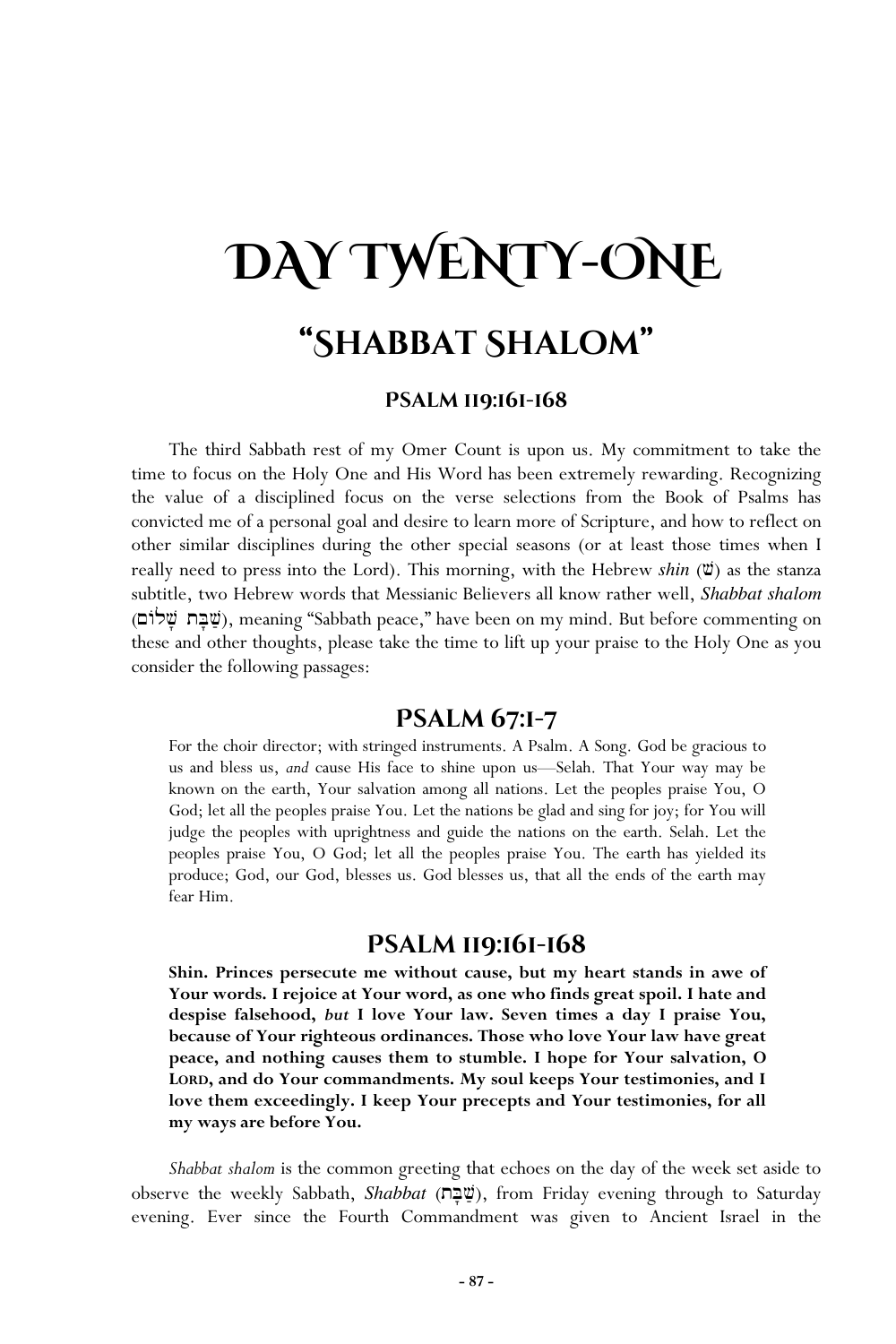## **Counting the Omer**

wilderness, it has been categorically and unequivocally clear that remembering or observing this day of rest is something important to the relationship God's people have with Him:

**"Remember the Sabbath day, to keep it holy.** Six days you shall labor and do all your work, but the seventh day is a Sabbath of the LORD your God; *in it* you shall not do any work, you or your son or your daughter, your male or your female servant or your cattle or your sojourner who stays with you. For in six days the LORD made the heavens and the earth, the sea and all that is in them, and rested on the seventh day; therefore the LORD blessed the Sabbath day and made it holy" (Exodus 20:8-11; cf. Deuteronomy 5:12-15).

Without digressing into disputes over what day the "seventh day" actually is, and all the other related issues that the Jewish and Christian communities often disagree about—a simple reading of the Forth Commandment requires that God's people spend one day a week to focus on Him.**<sup>1</sup>**

Later in the Torah, in Leviticus 23, the Sabbath is listed as the first of the appointed times that the Lord has set apart for His people to commune with Him:

"The LORD spoke again to Moses, saying, 'Speak to the sons of Israel and say to them, "the LORD's appointed times which you shall proclaim as holy convocations—My appointed times are these: **For six days work may be done, but on the seventh day there is a Sabbath of complete rest, a holy convocation.** You shall not do any work; it is a Sabbath to the LORD in all your dwellings"'" (Leviticus 23:1-3).

When you put these verses together and understand that God has listed the weekly Sabbath as the first "holy convocation" (*miqra qodesh*, מקרא־קול (**מקרא**־קול) among His other appointed times, you should realize that He considers the Sabbath to be a very important period spent with His people. As you continue in the Holy Scriptures, we see that the Prophet Isaiah gives us some other insightful things about the weekly Sabbath. Not only does he say that sojourners who enter into the community of Israel will be keeping it (Isaiah 56:2-6) along with natives, but he also declares some of the rewards of making the Sabbath a delight:

"If because of the Sabbath, you turn your foot from doing your *own* pleasure on My holy day, and call the Sabbath a delight, the holy *day* of the LORD honorable, and honor it, desisting from your *own* ways, from seeking your *own* pleasure and speaking *your own* word, **then you will take delight in the LORD**, and I will make you ride on the heights of the earth; **and I will feed you** *with* **the heritage of Jacob your father,** for the mouth of the LORD has spoken" (Isaiah 58:13-14).

When you read this and consider some of your own experiences as a Messianic Believer who remembers *Shabbat* every week, you might conclude that what Isaiah has spoken has indeed occurred in your life. I know that our family testimony is one that certainly makes this verse come alive, because surely, as we have made the Sabbath a delight in which to take pleasure, we have been fed from the heritage of Jacob! The blessings for us as a family are difficult to list, because as we observe our Sabbath rest, we are exemplifying two of the very verses considered in today's meditation:

"I hope for Your salvation, O LORD, **and do Your commandments. My soul keeps Your testimonies,** and I love them exceedingly" (Psalm 119:166-167).

**<sup>1</sup>** For some useful reflection and commentary, consult the *Messianic Sabbath Helper* by Messianic Apologetics. (Keep in mind that the forthcoming paperback edition will be significantly expanded, with much more information being compiled on both the significance and theology of *Shabbat*.)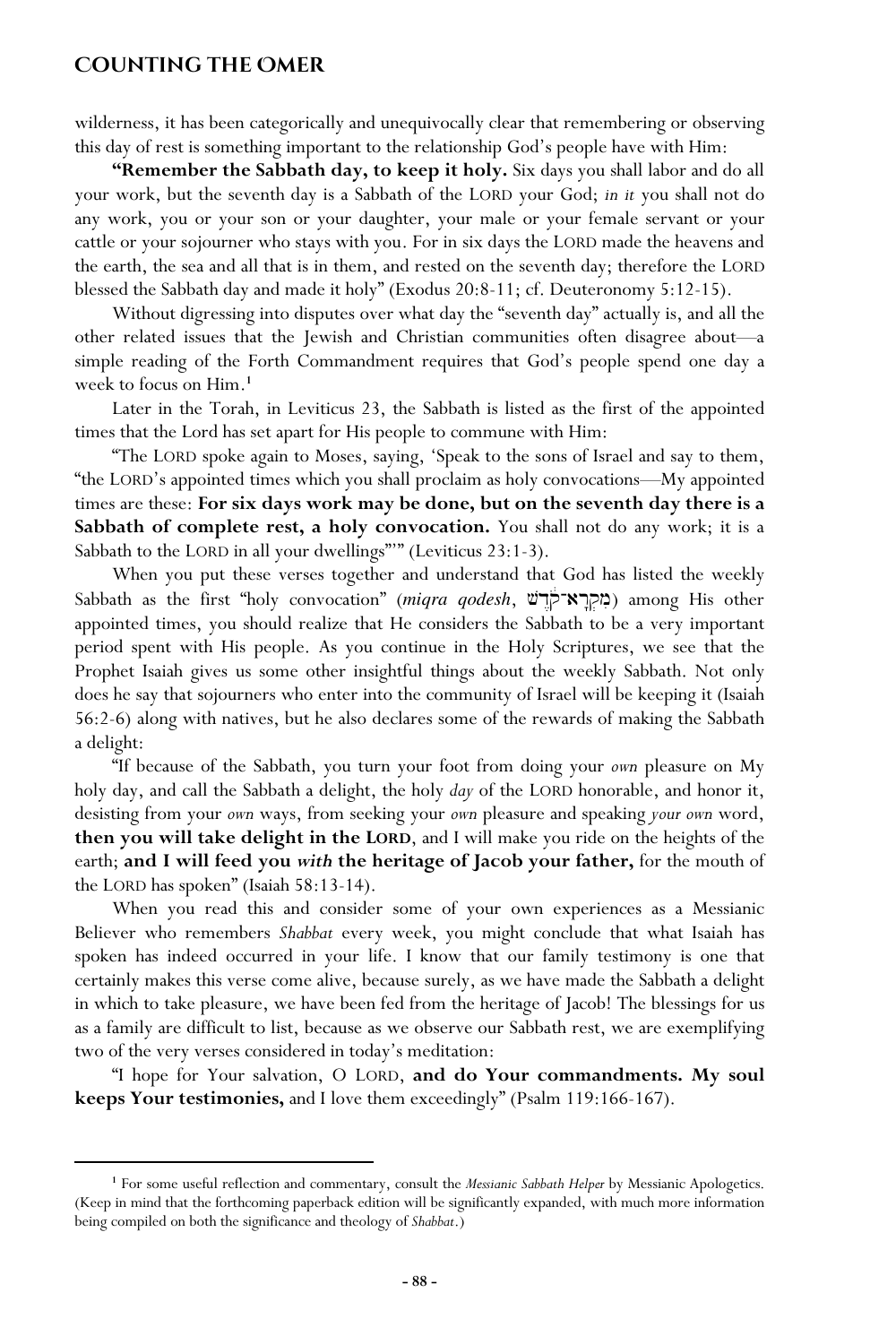### **Day Twenty-One**

It is by our obedience to the Fourth Commandment and our fervent desire to delight in the Sabbath, that we can tangibly evidence that we truly value God's commandments. In so doing, we also declare the majesties of the One in whom our hope of "salvation" is focused, our Savior Yeshua (Jesus). *But it has not always been this way for us.* Since 1994, as we have embraced and live forth what it means to be "Messianic," we have noticed a definite trend of us steadily becoming more obedient and informed by the instructions of God's Torah. Practically speaking, our willingness to delight in the Sabbath is perhaps one of the most visible and tangible activities that we sincerely enjoy as a family unit, **which we get to remember** *every week***.** When sundown approaches on Friday afternoon, we all begin to relish the relief we receive as we enter into the rest of our Heavenly Father.

*But this did not all happen instantaneously.* It took time for us to be convicted about "buying and selling" on *Shabbat* (cf. Nehemiah 13:15-22). Rather than go out shopping at the mall on Saturday afternoon after our *Shabbat* service was over, or go out to restaurants, or even go purchase food at the grocery store for a possible fellowship meal, we had to learn to prepare our food in advance. It took a little more planning and some discipline, but we believed that it would better honor the Word, and would not require others to have to work to serve meals or stand at cash registers. We even decided that filling up the gas tank prior to *Shabbat* was also something good to do. Since we drive to various fellowship gatherings on *Shabbat*, we try to know beforehand how much gas we are going to need, and we are now in the habit of filling up our vehicles prior to our activities.**<sup>2</sup>**

We have not, however, gone to the extreme of limiting our mobility on *Shabbat* like some in the Messianic community. In fact, in the next few weeks (2004) I will be in another city and another state, and am going to have to drive many miles in order to meet with some beloved Messianic friends. At this point, the Holy One has given me every indication that some limited travel is fine with Him, as it will largely be for ministry purposes. He has also been quick to point out to me that when I have not prepared properly for the Sabbath rest, that He is full of grace for my shortcomings.

I do not know where you stand in your walk with the Lord, and I do not know what your personal convictions are about *Shabbat*. But I do know that if you take the time to delight in *Shabbat*, that you will not only come to know the Lord in a more intimate way, but you will also be taught the heritage of Jacob as Isaiah declares (Isaiah 58).

In this hour, many who have started observing *Shabbat* are learning the heritage of Jacob. This includes not only evangelical Christians embracing their Hebraic Roots, but even Jewish Believers who were raised not taking *Shabbat* that seriously. **God is blessing them immensely,** by simply taking His day and setting it aside completely unto Him. *Shabbat*-keeping is definitely one of the defining elements of the restoration coming forth as the Messianic community continues to grow. Of course, the biggest part of this is that many people are actually learning to rest—not just spiritually—*but also* physically. The opportunity *to actually rest* for a full day is so unbelievably refreshing and fulfilling, all I can do is implore you to try it if you have not already!

<sup>&</sup>lt;sup>2</sup> Please keep in mind that while working is prohibited on the Sabbath, that Jewish tradition allows those in professions where the saving of a life is in view to continue work. Today, this would mainly include those who work in hospitals, the police and fire department, and those who serve in the military.

For a further discussion, consult the article "How Do We Properly Keep Shabbat?" by J.K. McKee, appearing in the *Messianic Sabbath Helper*.